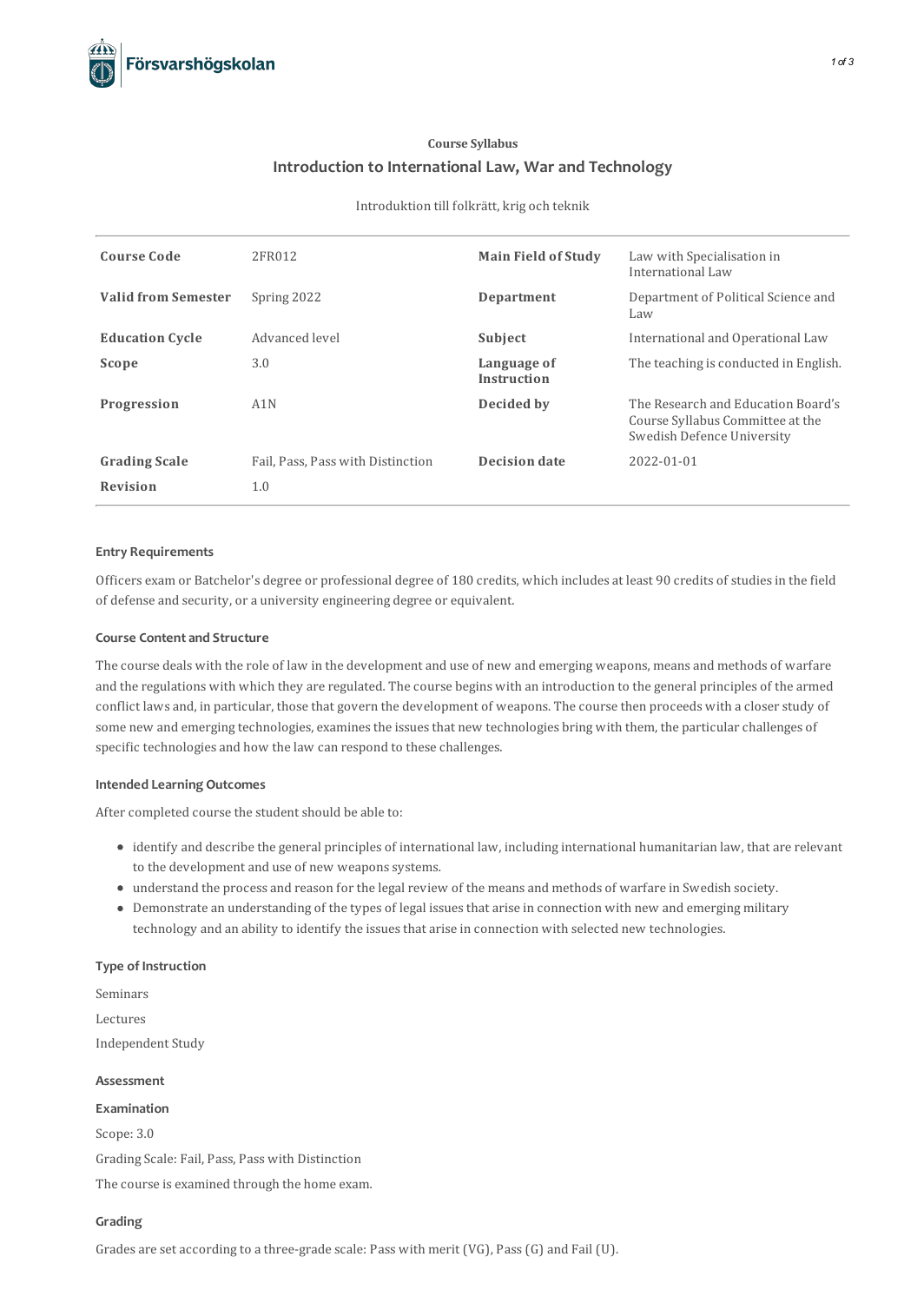

Grading criteria are provided at the latest at the start of the course.

Late examinations are not graded unless special and examiner-approved reasons exist.

The examiner may decide on a supplementary task in order for the grade passed on the course to be achieved. Complementary assignments must be submitted no later than three working days after the results and supplementary assignments have been announced for the examining part in the case of no special and approved examiner's reasons.

# **Restrictionsin Number of Examinations**

The number of examinations is not limited.

# **Restrictions Concerning Degree**

The course cannot be included in a degree with another course whose content fully or partially corresponds to the content of this course.

# **Transitional Provisions**

When the course is no longer given, or when the course content is substantially changed, the student has the right to be examined once per semester for a three- term period in accordance with this syllabus.

# **Miscellanous**

The course is offered as a compulsory course as part of the Master's program Development of defense and security systems.

The course may be taken as a stand-alone course.

Course evaluation iscarried out aftercompletion of the course by the course coordinator and formsthe basisfor any changesto the course.

If the student has a decision from the Swedish Defence University stating the need for extra pedagogicalsupport because of a functional disability, the examiner may decide on alternative examination forms for the student.